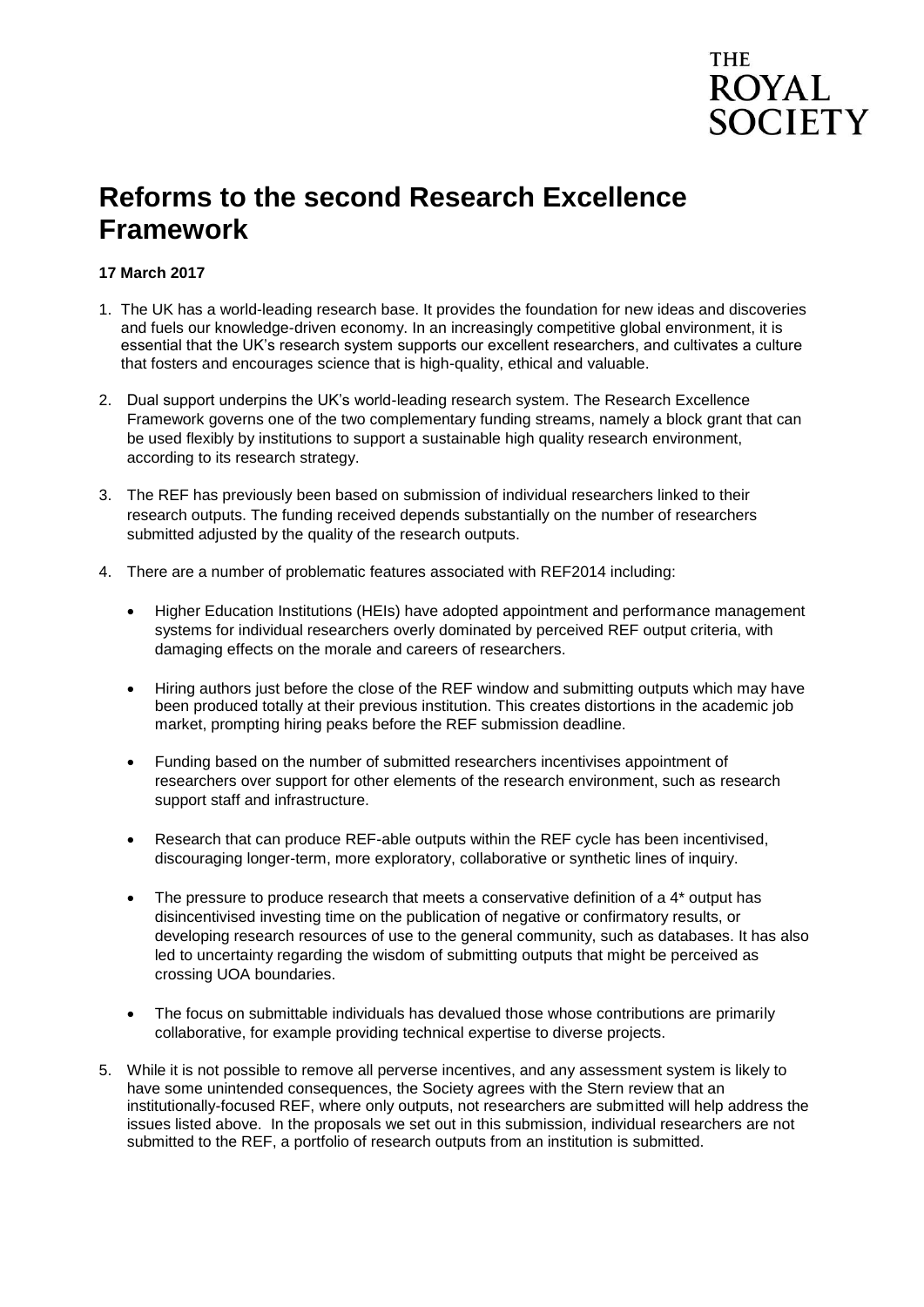### **A focus on the institution**

- 6. A truly institutionally-focused REF requires a new, more holistic way of assessing the research quality of an institution. This should be based on the institution's research environment, evidenced by a portfolio of research outputs from its constituent UOAs.
- 7. Such a research portfolio should include outputs that meaningfully represent the quality and breadth of research carried out at that institution. The Society believes the changes in incentives this would introduce would facilitate broader aspects of what it means to be a researcher, including public engagement and outreach, policy work, translation to industry and more. An excellent research portfolio should comprise:
	- A number of outputs that is defined by a new volume-measure based on an estimated, averaged over time, headcount<sup>1</sup>;
	- Outputs should only be submitted where the institution or UoA can demonstrate a significant part of the research was carried out by its staff. New mechanisms will be needed to allocate outputs to institutions. For example, a short statement could be required for each output evidencing this, which for many outputs could simply be "all authors in post during the REF period".
	- Research outputs that demonstrate the Institution and its UOAs' strategic approach to research, as set out in their Environment Statements.
- 8. When assessing the Environment section, assessment panels should satisfy themselves that the UOA and institution have evidenced in their submission their overall strategy for supporting a breadth of excellent research, including through collaborations with other UOAs and external partners and other activities such as production of new research instruments and the support of research database tools (see Annex A). The submitted outputs must demonstrate all important aspects of research activity in each of the sub-fields of research carried out at that institution.
- 9. Despite its administrative burden, peer review should remain at the heart of the REF. The use of metrics can however provide panels with helpful supplementary evidence on which to make their assessments. Using a broad basket of metrics to provide an institutional level context would not carry the same risks that result from a narrow use of metrics to assess the contribution of individual research outputs.
- 10. Using a new volume-measure and portfolio approach to assessment means there would be no need to set a maximum or minimum number of outputs per staff member, thus avoiding re-coupling outputs and individuals, with all the invidious consequences highlighted by the Stern Report, including on the equality and diversity front (see Annex B).

l

<sup>1</sup> We suggest that UOA volume measures are derived from an average number of staff engaged in research (including postdoctoral staff). New mechanisms may be required to gather, and audit, this data. There is no need for the relationship between the volume measure and the number of outputs per unit of the measure to be the same for each UoA.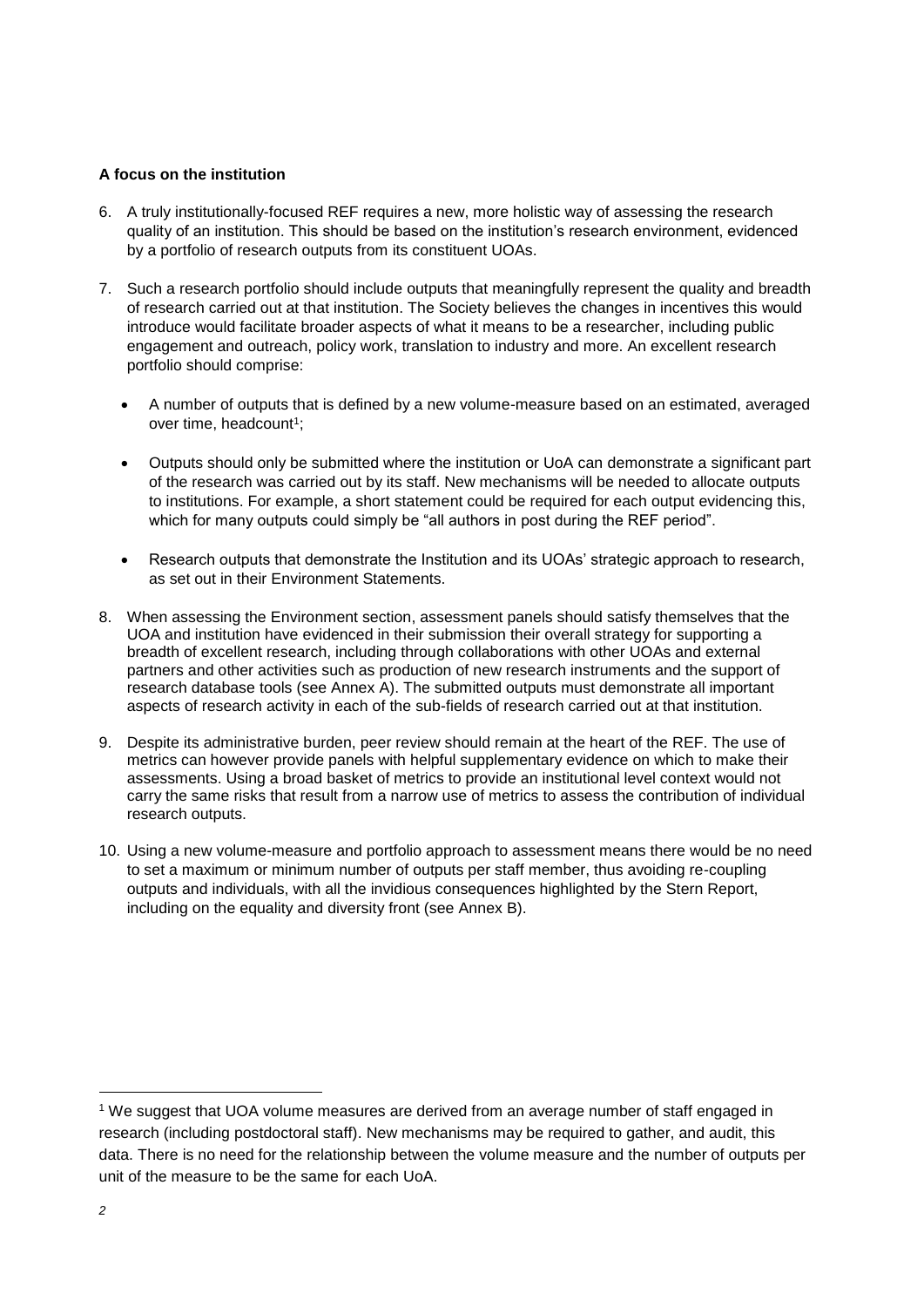### **Interdisciplinarity**

- 11. Institutions should be recognised and rewarded for support provided to interdisciplinary research initiatives, which by their very nature will cross UOA boundaries. The assessment framework must provide the research community with confidence that interdisciplinary research will be judged on a level playing-field with mono-disciplinary research. Additionally, the Society recommends that Institutional Impact case-studies should include a minimum of one interdisciplinary submission, thus signalling the desirability and importance of such work in addressing today's complex challenges.
- 12. The Society believes an interdisciplinary panel would be more effective than appointing interdisciplinary champions on each UOA panel. An interdisciplinary panel could function in a number of ways, but however constituted, this panel must be able to call on the expertise of discipline-specific panels as necessary. The Society looks forward to HEFCE's Interdisciplinary Advisory Group's proposals, and stands ready to help develop these as necessary.

#### **Wider system change**

13. The wider higher education and research system is currently facing significant changes. These include the proposed establishment of UK Research and Innovation (UKRI) and the Office for Students (OfS) and the introduction of the Teaching Excellence Framework (TEF). This is a key opportunity to ensure different parts of the future public funding system work together. The funding councils should consider in particular how timings, processes and incentives of the new REF and TEF align, and that research-led teaching is recognised and rewarded.

### **About this submission**

- 14. The Royal Society is the UK's national academy of science. It is a self-governing Fellowship of many of the world's most distinguished scientists working in academia, charities, industry and public service. The Society draws on the expertise of its Fellowship to provide independent, authoritative and accessible scientific advice to decision-makers and to inform public discourse. As the UK's national academy of science, the Society is concerned with the health of the nation's research, innovation and education system as a whole.
- 15. This consultation response was written following consultation with a group of Fellows of the Society representing a wide range of scientific disciplines, as well as with Society grant-holders including early-career researchers.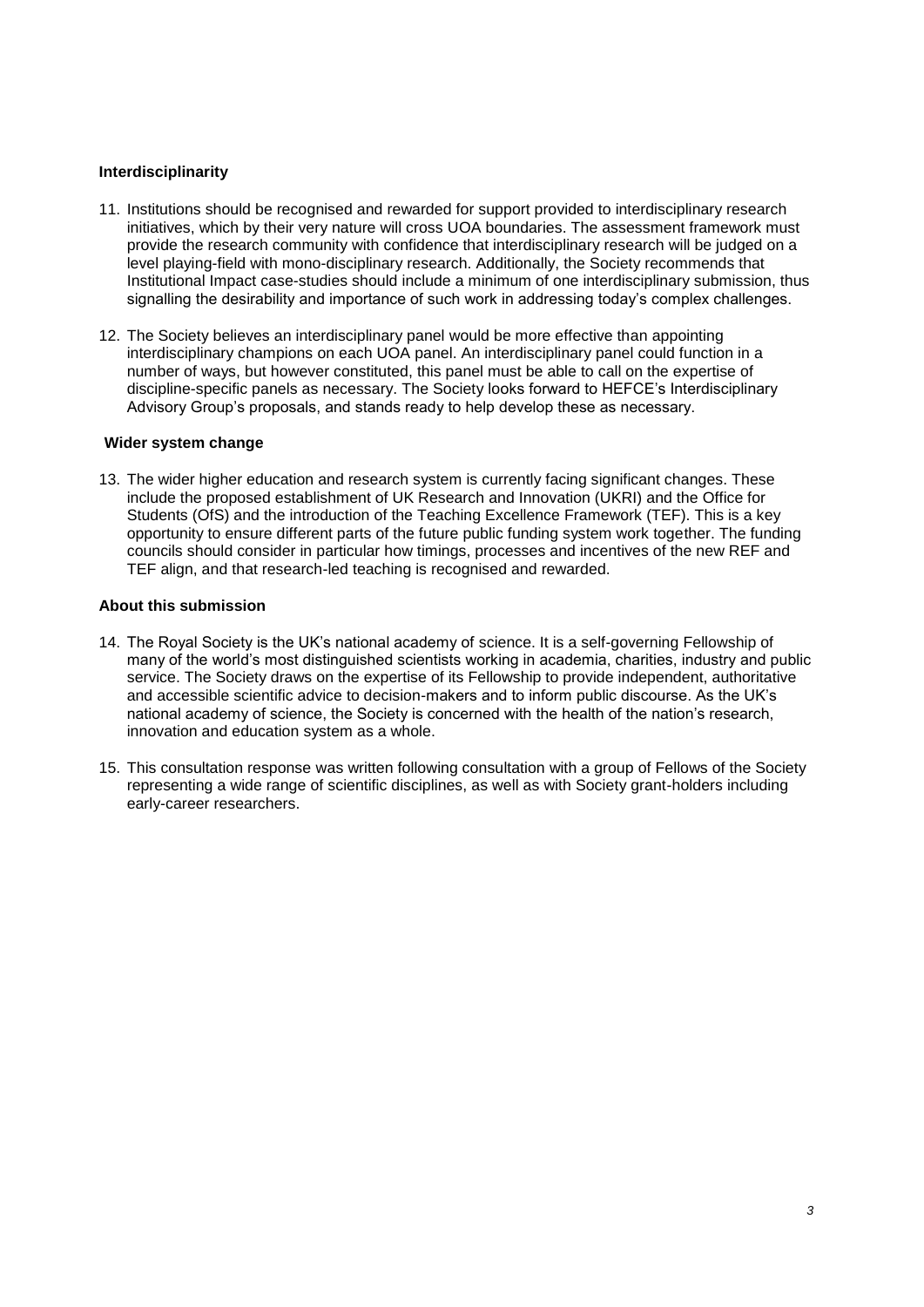# **Annex A: Research environment and impact**

### **Publication and knowledge dissemination**

1. The way researchers share data, experimental protocols and outputs is changing. The use of open access and research repositories will continue to increase and new and disruptive models for knowledge dissemination will continue to emerge2. Despite the exclusion of journal impact factors as a consideration by previous REF panels, and strong evidence that this ruling was followed, many HEIs disproportionately submitted research published in high impact journals. The next REF should continue to emphasise that impact factors are not considered by assessment panels, and that there is no prejudice against research outputs disseminated through new and emerging publishing models.

### **Impact**

- 2. As the Stern review highlights, the impact element of the REF 2014 has triggered a culture of wider engagement within the HEI landscape, thereby expanding the benefits arising from research.
- 3. By removing the requirement for impact case studies to be linked to specific research outputs, REF2021 could better capture the many ways in which research benefits society. Guidelines on the submission of impact case studies in the REF should make clear that assessment is guided by a broad definition of impact, including through public engagement and outreach as part of the research process, policy advice, and translation.
- 4. Given the proposed establishment of UKRI, the definition of impact used by Higher Education research funders should be the same as that used by the Research Councils, and by UKRI once it is established.
- 5. The impacts of curiosity-driven research are often not apparent until long after the original research has taken place. The REF should continue to include the impact of research undertaken outside of the REF assessment period, and it would be appropriate to allow the re-submission of impact case studies to subsequent REFs where significant additional impact can be demonstrated.

### **List of areas that could be included in Institutional-level Statements**

- 6. The Stern Review includes an illustrative list of the content that HEIs might include in their Institutional Environment statement. The Society has identified additional categories that might be included. This list is not exhaustive and HEIs should be encouraged to add more and different information categories according to an HEI's mission and research focus, and should crossreference but not repeat information contained in UOA Statements. The research output portfolio returned by individual UOAs should support and evidence the Institutional Environment sections.
- 7. As well as institutional case studies, we would expect institutions to submit a number of outputs that were at an institutional level as evidence supporting their Institutional narratives on Impact and Research Environment. These would be expected to include some outputs exhibiting interdisciplinarity. Thought will need to be given as to how such Institutional level submissions will be reviewed.
- 8. An excellent institutional-level environment statement could include:
- **Research strategy**: Setting out how an HEI supports a sustainable high-quality research environment. Where appropriate this could also showcase how institutional taught courses are

l

<sup>2</sup> The Royal Society, June 2012: "Science as an Open Enterprise": <https://royalsociety.org/~/media/policy/projects/sape/2012-06-20-saoe-summary.pdf>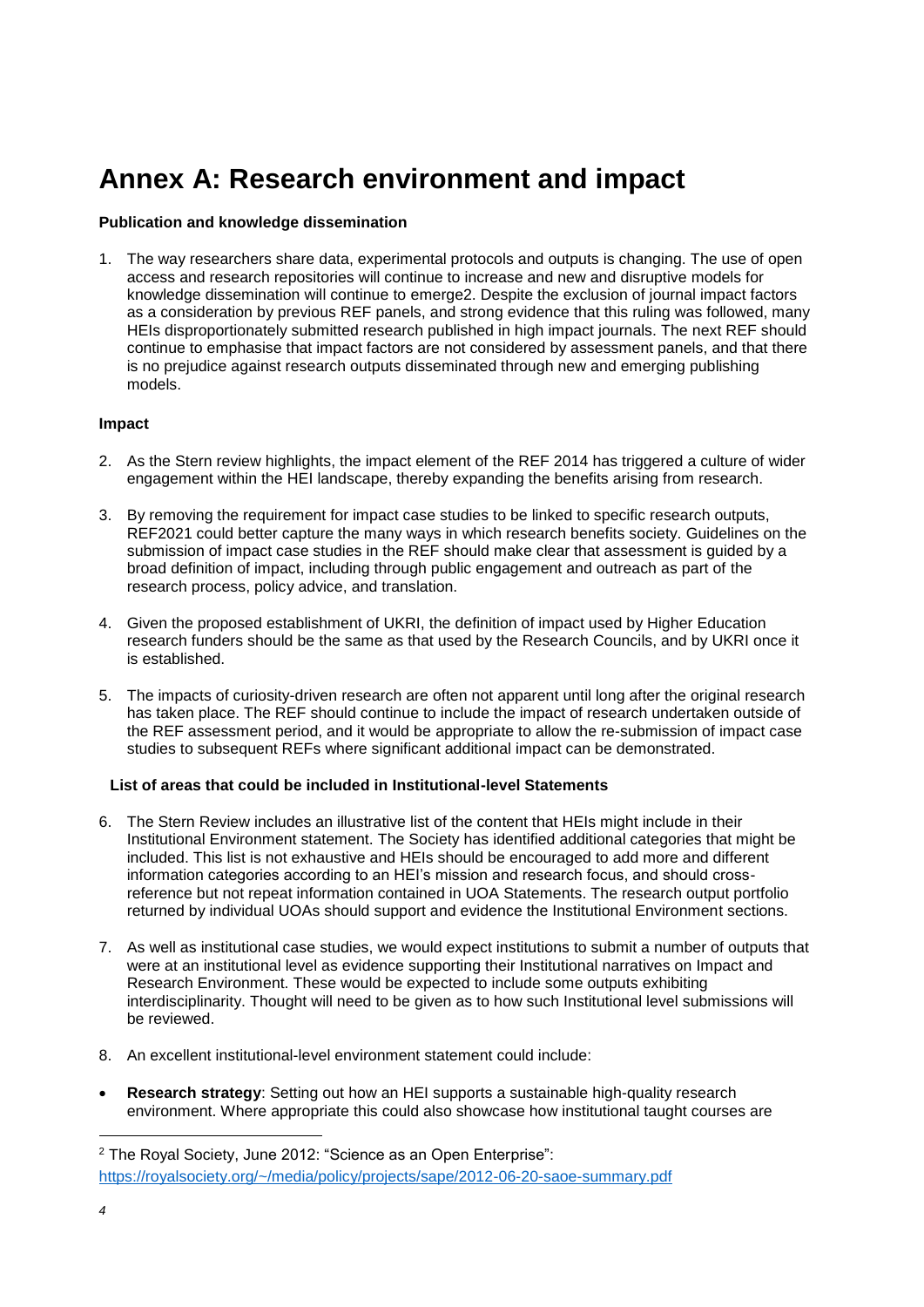responsive to emerging research, students develop key skills and graduates are equipped for employment.

### **Staff strategy**:

- o Hiring strategy for a balance of roles, reflecting how an institution supports its strategic goals;
- o Career development: Transparent structures and criteria for staff promotion and progression. Institutional commitment to developing research talent at all levels from doctoral student to professorial appointments, and supporting individuals that choose to pursue non-academic careers or 'braided' career paths inside and outside of academic research.
- **Diversity and inclusion**: Policies, programmes, and data showing how the whole institution supports full participation from a broad and diverse range of researchers, covering all protected characteristics. HEIs should evidence how they are measuring progress over time and adapting their strategies based on data collected. Suitable metrics may include (but not exclusively) SWAN awards, outcomes and subsequent actions from staff surveys and changes in demographics of the staff profile.
- **Collaboration**: Institutional strategies that facilitate the development of strong, sustained, and impactful research partnerships with major academic and non-academic collaborators. These could include, industry, policy, the charitable sector and schools.
- **Interdisciplinarity**: Institutional action to incentivise and promote interdisciplinary research across departments, academic institutions and other sectors and organisations.
- **Public and stakeholder engagement**: Institutional strategies which enable HEIs and their staff to connect and share their research with audiences including the public, schools, industry and policy.
- **Leadership**: Setting out how the institution supports the national and international research endeavour.
- **Openness**: Institutional action to support open science. For example, researchers making data and outputs available via searchable open access repositories and routinely having ORCID IDs.